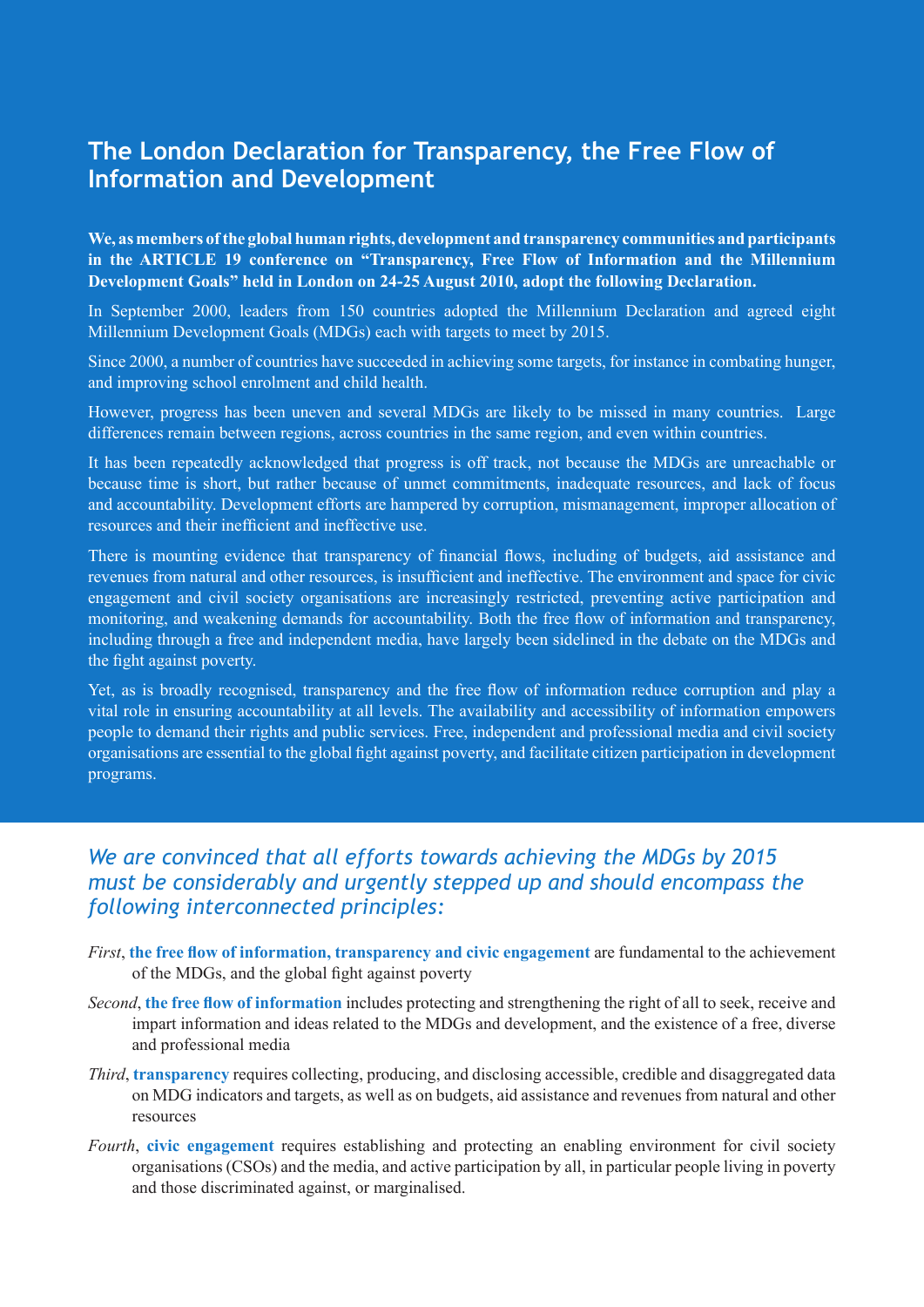## *We urge all States to take immediate action on the following priorities:*

### *To promote the free flow of information and civic engagement:*

- 1. Respect, protect and fulfil the right to freedom of expression, including the right to information, as well as the right to freedom of association, in accordance with international human rights law
- 2. Adopt and effectively implement national laws, regulations and policies on access to information. This includes promoting access to, and proactive disclosure of, information related to development and the MDGs
- 3. Establish an enabling legal, regulatory and public policy framework for the media, including new media, which promotes their independence, diversity and pluralism, and thus allows for independent investigation and reporting on MDG implementation and poverty alleviation
- 4. Establish an enabling legal and regulatory environment for CSOs which recognises their independence and right to carry out their peaceful work without fear of harassment, reprisal, intimidation and discrimination
- 5. Take all necessary measures to ensure that all sectors of society –including women and vulnerable groups– are able to exercise their right to impart and access information without discrimination, including through the media and information and communication technologies (ICTs)
- 6. Remove all obstacles preventing people living in poverty from accessing information on development policies and take proactive measures to promote their effective participation in the design and execution of development strategies
- 7. Ensure that national, sub-national and local bodies make available and accessible all development-related information, including information on development assistance received and expended, strategies for development, MDG targets and indicators.

#### *To promote transparency:*

- 8. Ratify and fully implement the UN Convention against Corruption
- 9. Implement the Paris Declaration and the Accra Agenda for Action; recognise that national development strategies require ownership by governments as well as parliaments, citizens, civil society organisations, and communities
- 10. Publish comprehensive, timely and comparable information on aid policies, performance, and financial flows. Implement the International Aid Transparency Initiative (IATI) and ensure that IATI delivers an international standard that aligns with the information needs of governments and their citizens
- 11. Publish accessible and comprehensive information on budgets, expenditures and revenues in relation to development and the MDGs, such as on development assistance, social, economic and financial activities, and natural resources, including the extractive industries, forestry, fisheries and land
- 12. Fully comply with the International Monetary Fund's Code of Good Practices on Fiscal Transparency
- 13. Join or support relevant multi-stakeholder initiatives, such as the Extractive Industries Transparency Initiative (EITI), the Construction Sector Transparency Initiative (CoST) and the Medicines Transparency Alliance (MeTA). Donor governments should also support developing countries' transparency measures in planning, licensing and contracting for natural resource management and establish benchmarks for all development assistance programming in resource-rich countries
- 14. Implement the UN Environment Programme's (UNEP) Guidelines for the Development of National Legislation on Access to Information, Public Participation and Access to Justice in Environmental Matters
- 15. Adopt legal rules to require that all publicly-traded companies in natural resources and other relevant sectors publish all information on contracts with and payments to governments.
- 16. Ensure that all intergovernmental organisations adopt comprehensive, effective access to information policies, such as those developed by the Global Transparency Initiative (GTI) for international financial institutions (IFIs)
- 17. Establish participatory and transparent local government institutions to ensure equitable and quality service delivery.